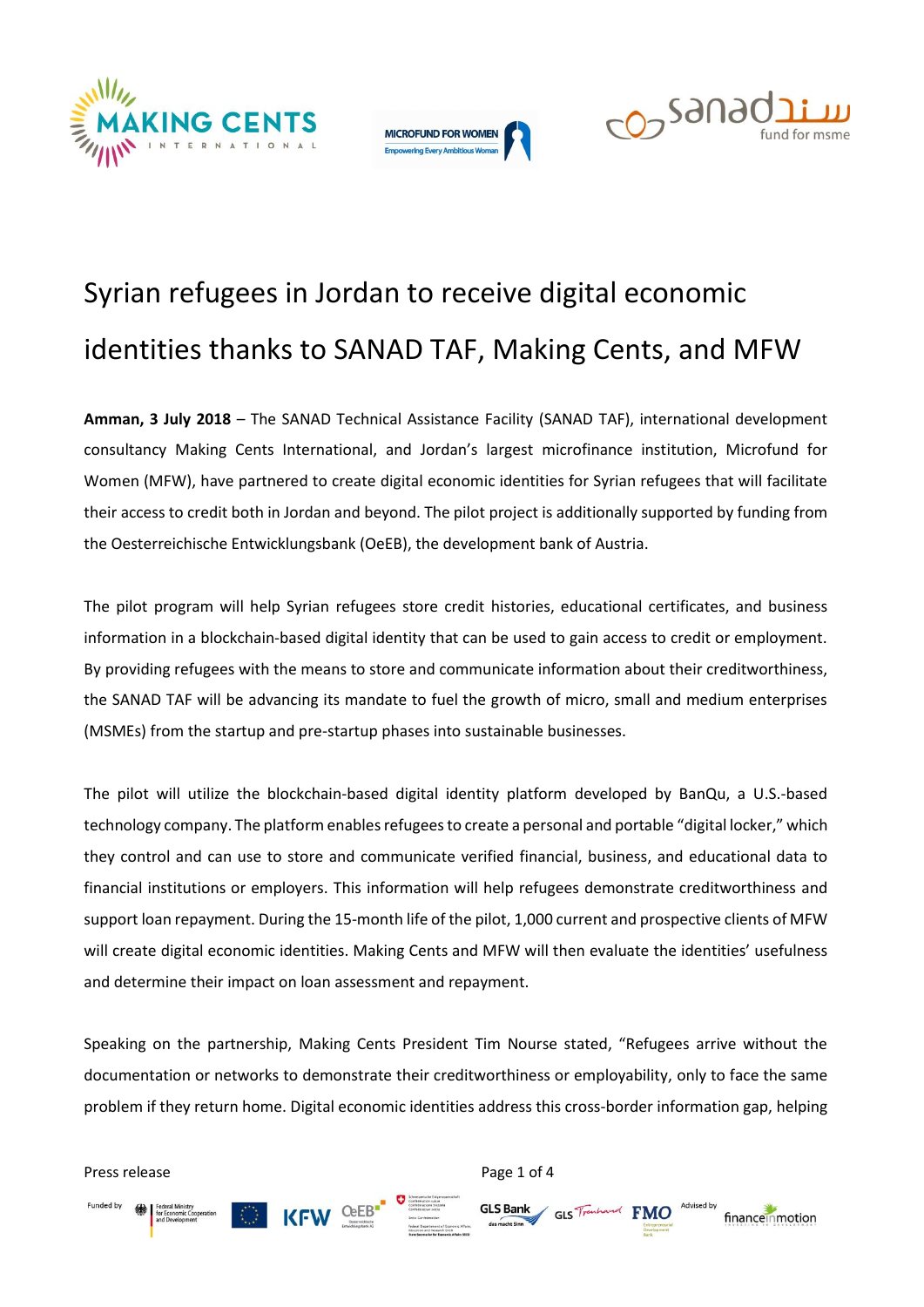





refugees to create a verifiable history of borrowing, business growth, and educational achievement that facilitates access to credit or employment both as refugees and beyond."

Ines Ebrecht, Chairperson of the SANAD Technical Assistance Facility Committee, added: "The SANAD Technical Assistance Facility has long been a champion of using financial technology to expand financial inclusion to underserved groups. In the case of refugees, this inclusion begins with setting up one of the basic necessities for employability and bankability: a verified economic identity. Syrian refugees in Jordan have great potential to help grow the economy and contribute to prosperity in the local community, and helping them reach this potential is firmly within the mandate of SANAD TAF."

Muna Sukhtian, Managing Director of MFW, remarked: "We are proud to be the first and only microfinance institution offering financing to Syrian refugees in Jordan, and we have witnessed very positive results in changing their living conditions and contributing to the local economy. Utilizing financial technology solutions is a priority at MFW, and we are happy to see this partnership positively affecting the lives of Syrian Refugees locally and internationally."

The pilot begins in June 2018. During the first three months, Making Cents and MFW will configure the BanQu platform to facilitate refugee access and finalize the enrollment and training process, then enroll current and prospective refugee loan clients. Monitoring and research data will be shared with partners in mid-2019 and the initiative scaled up based on the success of this pilot.

#### **About the SANAD Technical Assistance Facility**

Established in 2011, the SANAD Fund for MSME finances micro, small and medium enterprises and lowincome households in the Middle East and North Africa via qualified local lenders. SANAD thereby fosters economic development and job creation – including youth employment – agriculture, affordable housing, and innovations in finance and financial technologies. SANAD strives to meet these goals by providing debt and equity financing to its local partners.

Press release **Press release** Page 2 of 4

Funded by

**GLS Bank** 

GLS Tranh

**FMO** 

financemmotion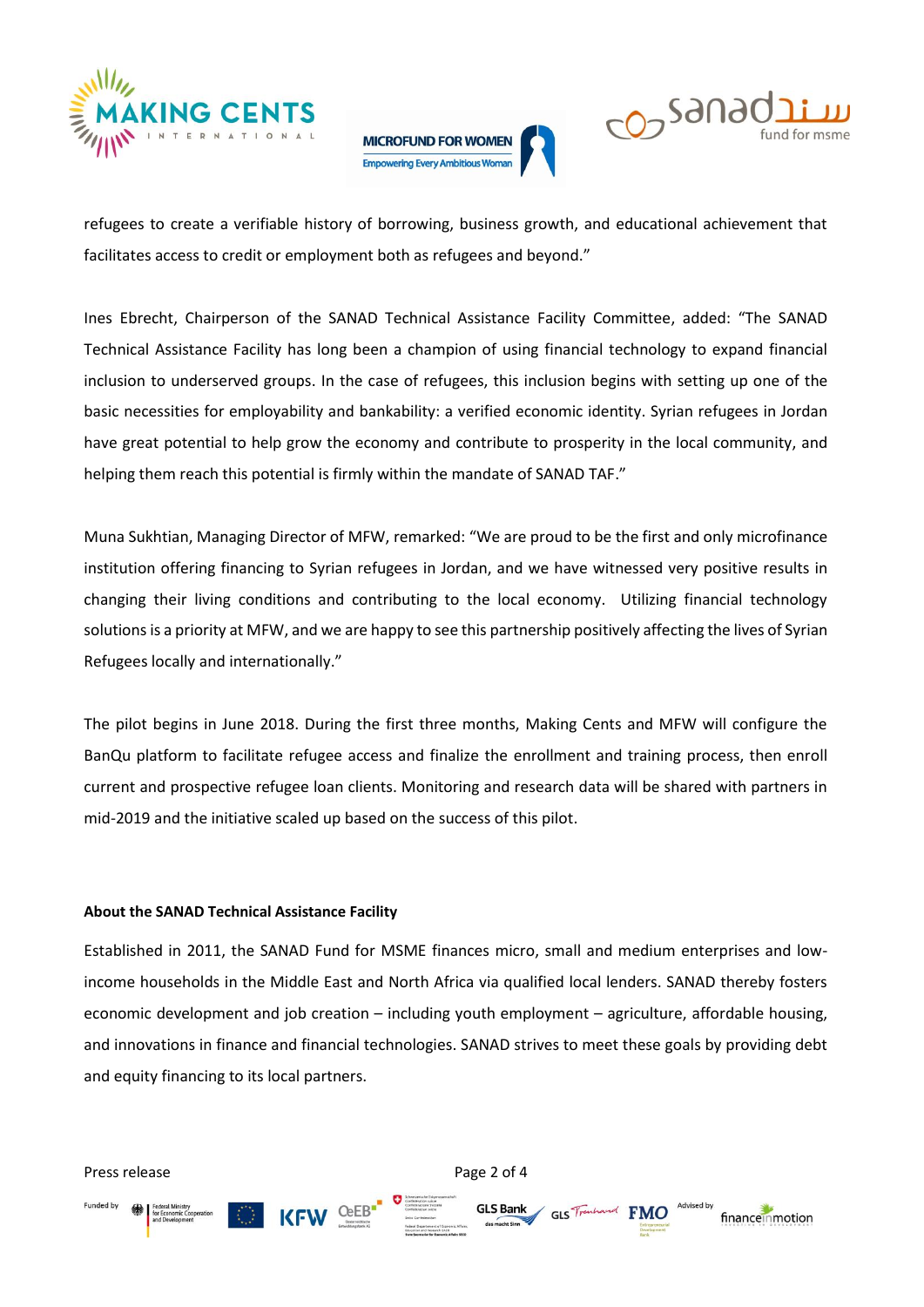





The SANAD Technical Assistance Facility multiplies the fund's development impact and outreach through capacity-building with partner institutions, developing financial infrastructures according to the principles of responsible finance and conducting much required R&D. SANAD's investors include the KfW Development Bank, which initiated the fund; the German Federal Ministry for Economic Cooperation and Development (BMZ); the European Union; Switzerland's State Secretariat for Economic Affairs (SECO); OeEB, the Development Bank of Austria; Germany's GLS Bank and GLS Treuhand; and the Dutch development bank FMO. A public-private partnership, the fund is advised by Finance in Motion GmbH, Frankfurt am Main, Germany.

For more information, please visit: [www.sanad.lu](file:///C:/Users/k.morton/AppData/Local/Microsoft/Windows/INetCache/Content.Outlook/4ZV8KOC8/www.sanad.lu)

#### **About Making Cents**

Making Cents International is a U.S.-based development consulting firm. It empowers individuals and organizations to reach their full potential by building capacity, designing innovative solutions to development challenges, and sharing learning globally. Making Cents has been active in Jordan and the Middle East for over fifteen years, working with local partners to promote financial inclusion, enterprise development, and youth development.

For more information, please visit:<http://www.makingcents.com/>

#### **About Microfund for Women**

Microfund for Women (MFW) is a privately owned non-profit organization, a microfinance institution dedicated to empowering less-fortunate entrepreneurs with a message of hope for women, guiding them to transform their lives through their own economic empowerment.

MFW seeks to diminish the obstacles that stand between their future success, providing a better life for them and their families which result in a more just and equal society by granting them access to finance, supporting their startup or strengthening their own businesses.

Though typically very small, these businesses enable beneficiaries to accumulate assets, create jobs for others and take their first step to work their way out of poverty.

Press release **Press release** Page 3 of 4 Federa<br>For Eco<br>and Do GLS Bank Funded by GLS Tranhand FMO financemmotion